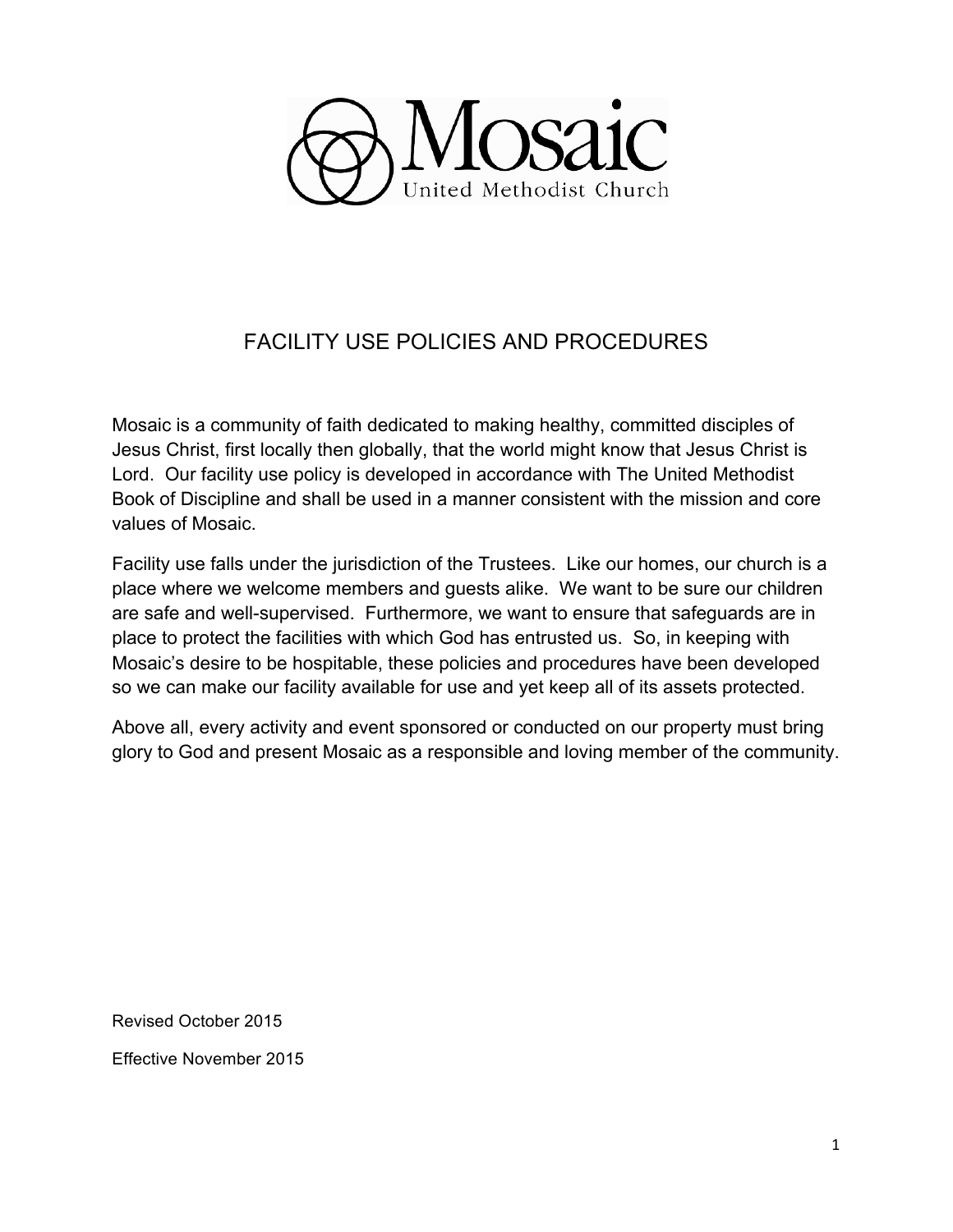# GUIDELINES FOR FACILITY USE

# Coordination of Building Use

The Administrative Assistant is the designated building use coordinator and will

- a. maintain the calendar reservations on the church's website
- b. accept requests for use of the facility
- c. acknowledge the request and send the Facility Use application (Attachment A) to the requesting party
- d. forward completed Facility Use application (Attachment A) to the Trustees or designee
- e. notify applicants when requests for facility use are approved or denied.
- f. collect applicable deposits and facility use fees
- g. return deposits when conditions of the agreement have been met.

# Request for Facility Use

Reservations are required for any group or event. Mosaic's regular church and ministry activities will take precedence over all other requests. Other events and activities will be considered on a first-come basis.

- a. Applicants must complete a Facility Use Application/Approval form *a minimum of two weeks in advance* and submit to the Administrative Assistant. (See Attachment A.)
- b. A certificate of liability (when applicable) is required *prior to approval* of the application. (See Attachment B)
- c. The deposit and facility use fee must be collected *5 business days prior to the event*. (See Attachment B.)

# Approval Process

- a. The Administrative Assistant may approve events which fall in Category 1, Mosaic Ministries. (See Attachment B.)
- b. Trustees or their designee will approve all requests for Categories 2-4. (See Attachment B.)
- c. Trustees or their designee will review requests and notify the Worship Arts Director when sound or media is requested.
- d. Trustees or their designee will arrange for Facility Support coverage when required,
- e. Trustees or their designee will electronically notify the Administrative Assistant when a request is approved or denied.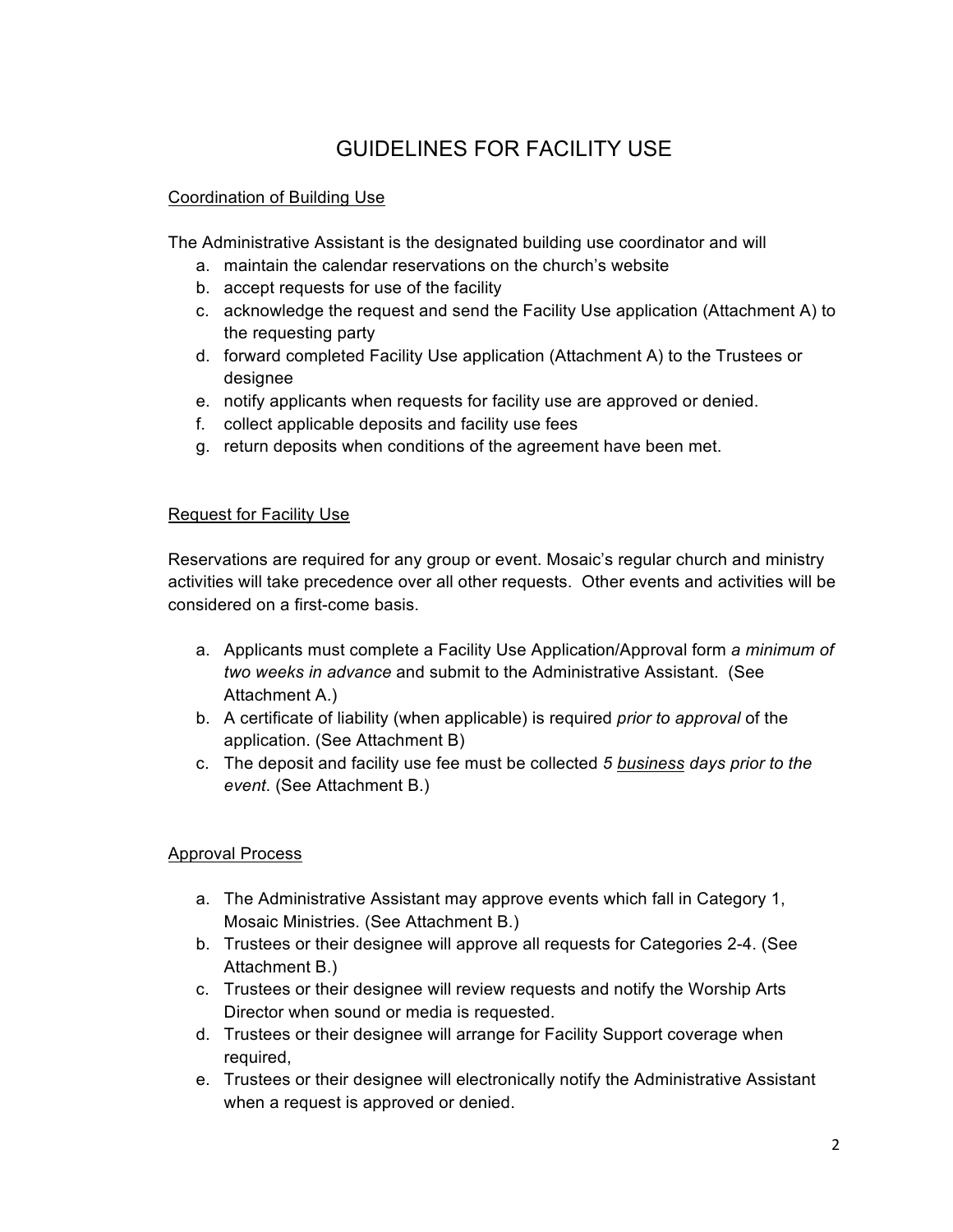f. The Administrative Assistant will electronically notify applicants when requests are approved or denied.

## Fees and Deposits

Mosaic Church will not use facility use fees as an income stream, but rather as a costrecovery means. The tenet of our fee structure is to cover expenses associated with the use of the facility. Trustees reserve the right to waive or adjust any Facility Use fees or deposits. If deemed appropriate or necessary by the Trustees, a written covenant may be required.

While it is the intent of this policy to make the church facilities available to church members with minimal usage fees, *it is not permissible to allow outside groups to avoid the usage charges by having church members make application for facilities use.* The individual making the application will be financially liable for any damages caused by the group even if not in attendance at the event.

- a. Facility use fees are based on time segments of five (5) hours. Use of the building beyond five (5) hours but less than ten (10) hours will be considered two (2) segments of time; more than ten (10) but less than 15 will be three (3) segments, etc.
- b. A deposit for building use is required for Categories 3 and 4. (See Attachment B.) Deposits will be refunded when conditions of the agreement have been met.
- c. Deposits and Facility Use fees must be collected *5 business days prior to the event*.
- d. Deposits will be refunded when conditions of the agreement have been met.
- e. Sound and media fees will be paid directly to the individual at the event.

### Prohibited Items

- a. The consumption of alcohol (wine, beer or liquor) is prohibited in the building or on the church property.
- b. No smoking is permitted inside the building or near the doorways. It is the responsibility of the person requesting use of the building to inform all participants of this policy.

### Political Events

Mosaic facilities and property will not be used for any event which endorses, promotes or opposes a political party, candidate, legislation or political platforms.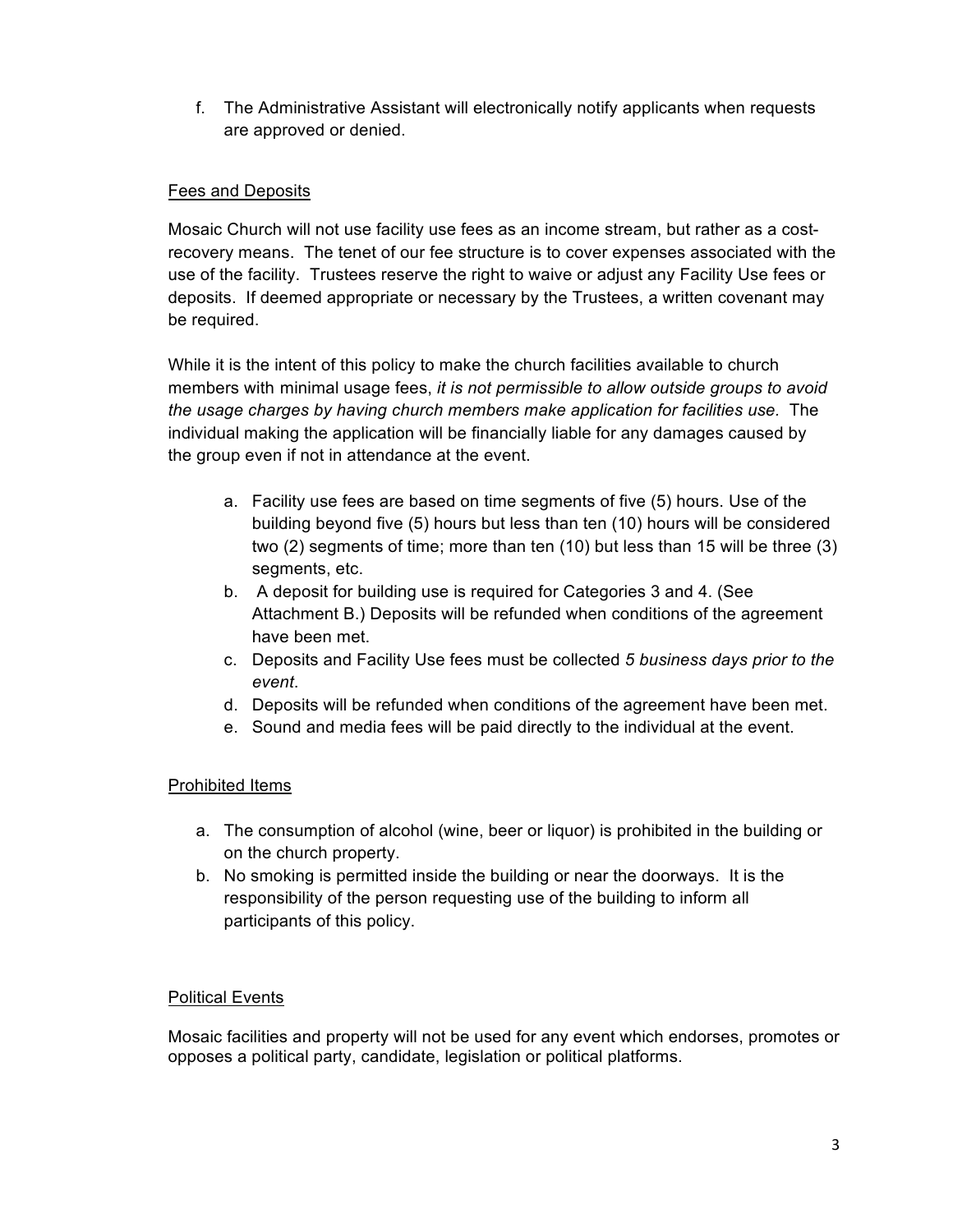Mosaic does reserve the right as an institution to address, in a nonpartisan way, issues that it believes have significant community or moral consequences or that directly affects the interest of the church.

### Advertisement and Promotions

All advertisements and promotions must be spiritually compatible with the church and its ministries and with the community's standards. The content and presentation will support the message of unity and Mosaic's mission.

- a. Advertisements and promotions of issues of a potentially divisive nature must first be reviewed by the Communications Team or their designee prior to posting.
- b. Flyer, sign-up lists and displays for the purpose of promoting or advertising a Mosaic-related event or approved activity will be allowed on tables in the rear of the worship space and on designated wall areas.
- c. In advertising your event, give guidance to which entrance (Lobby/Office, Worship Entrance or Café entrance) will be open.

## Church Equipment – Sound/Media

It is the general policy that no church sound or media equipment will leave the church premises. On the rare occasion when equipment is used off-site, the Worship Director must give prior approval.

- a. Advanced notice is always required when sound or media support is requested.
- b. Only Mosaic sound and media technicians may operate the church's equipment. *There will be an hourly charge (for each technician).* Sound technicians will be compensated for an hour before and an hour after the event unless specifically authorized by the *Worship Arts Director. The fee will be paid directly to the technician(s) at the event.* (See Attachment B.)
- c. Approval of the use of sound and media equipment is dependent on the approval of the Worship Leader and the availability of Mosaic sound/media team members.
- d. When media support is needed, it is required that the media is supplied to the technician a minimum of 5 days in advance of the event to be assured there are no technical or compatibility issues.

### Keys

For security purposes, keys should not be given to groups in Categories 3, 4 or 5. Keys may be loaned to members who have completed the Facility Use Request and been approved for using the building.

a. The Administrative Assistant will monitor all keys issued for facility use.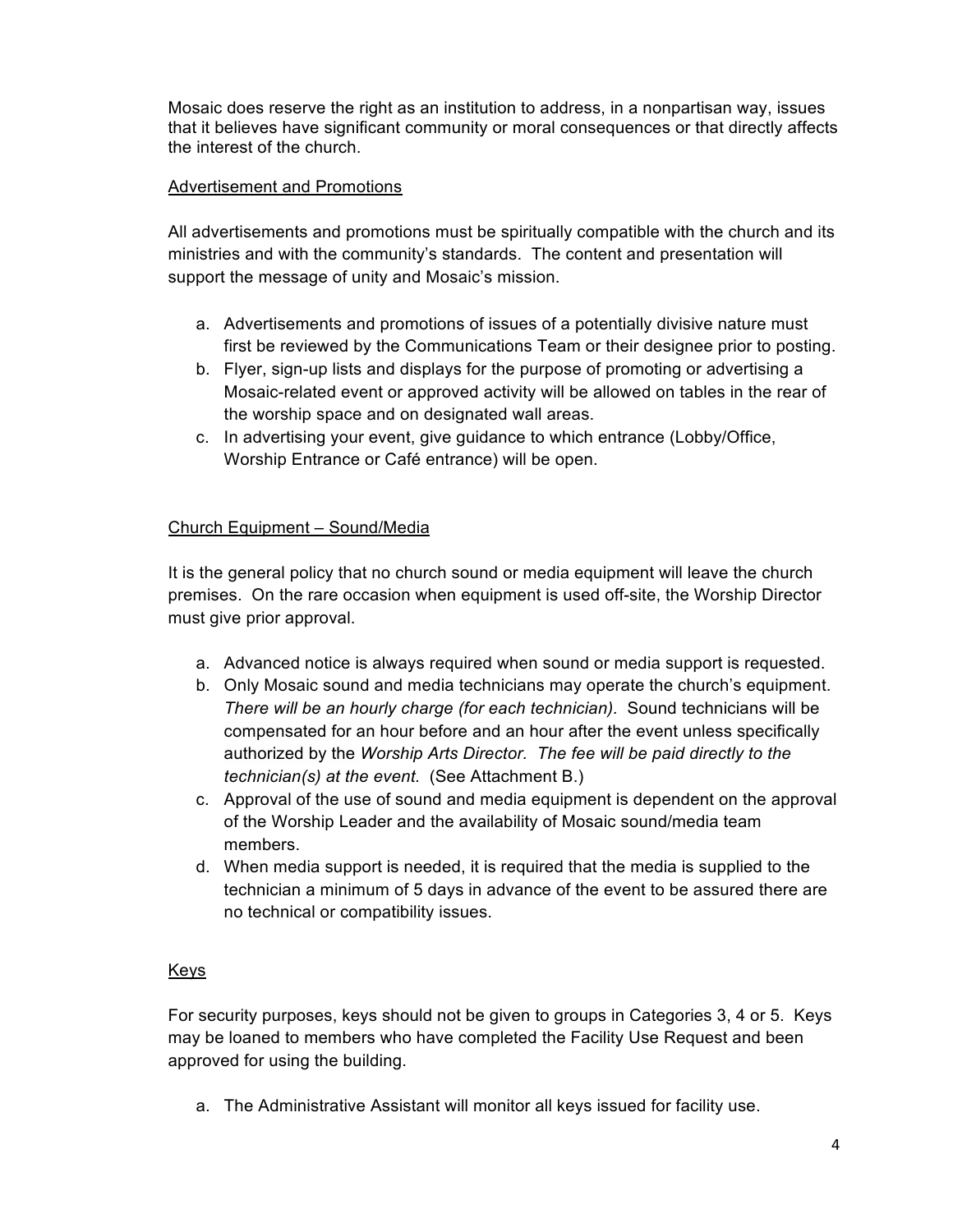- b. Loaned keys must be returned the first business day after the event.
- c. Do not duplicate keys.
- d. Report lost keys immediately to the Administrative Assistant.

## Facility Support (Mosaic Member Representative)

When a Category 3 or 4 event is requested, it is required that a Mosaic member representative be onsite to open the building prior to the event, *remain onsite during the event* and secure the building at the close of the event. The approval of the event is contingent on the availability of a Mosaic member who is willing to serve in this capacity.

The responsible Mosaic person will be paid an hourly rate for his/her services from the time the building is opened to set-up for the event until an hour after the event has ended. The Trustees will maintain a current list of members who are willing to serve in this capacity. The Mosaic member providing Facility Support is not intended to be used as security.

## Church Furnishings

It is the general policy that no church furnishings will leave the church premises. Always return all chairs and tables to their original placement.

### Damage

All persons and/or groups using our facilities are expected to exercise reasonable care and judgment in order to prevent defacement, damage or breakage. The person signing the Facility Use Application/Approval Form will be responsible for paying costs incurred by the church in cleaning, repairing or replacing any part of the building or its furnishings and equipment which, in the judgment of the Trustees has been carelessly or irresponsibly subjected to more than normal wear and tear by the persons or group involved.

### General Cleaning

It is the responsibility of the user to leave Mosaic the way it was found (or better!).

- a. Reset tables and chairs as you found them.
- b. Leave the room clear of all materials brought in including any signs or decorations.
- c. If food/drinks are served, wipe down tables and vacuum the area used.
- d. Do not leave surplus food anywhere in the building.
- e. Empty all trash cans in the areas used and discard it in the **outside** containers near the back corner of the building.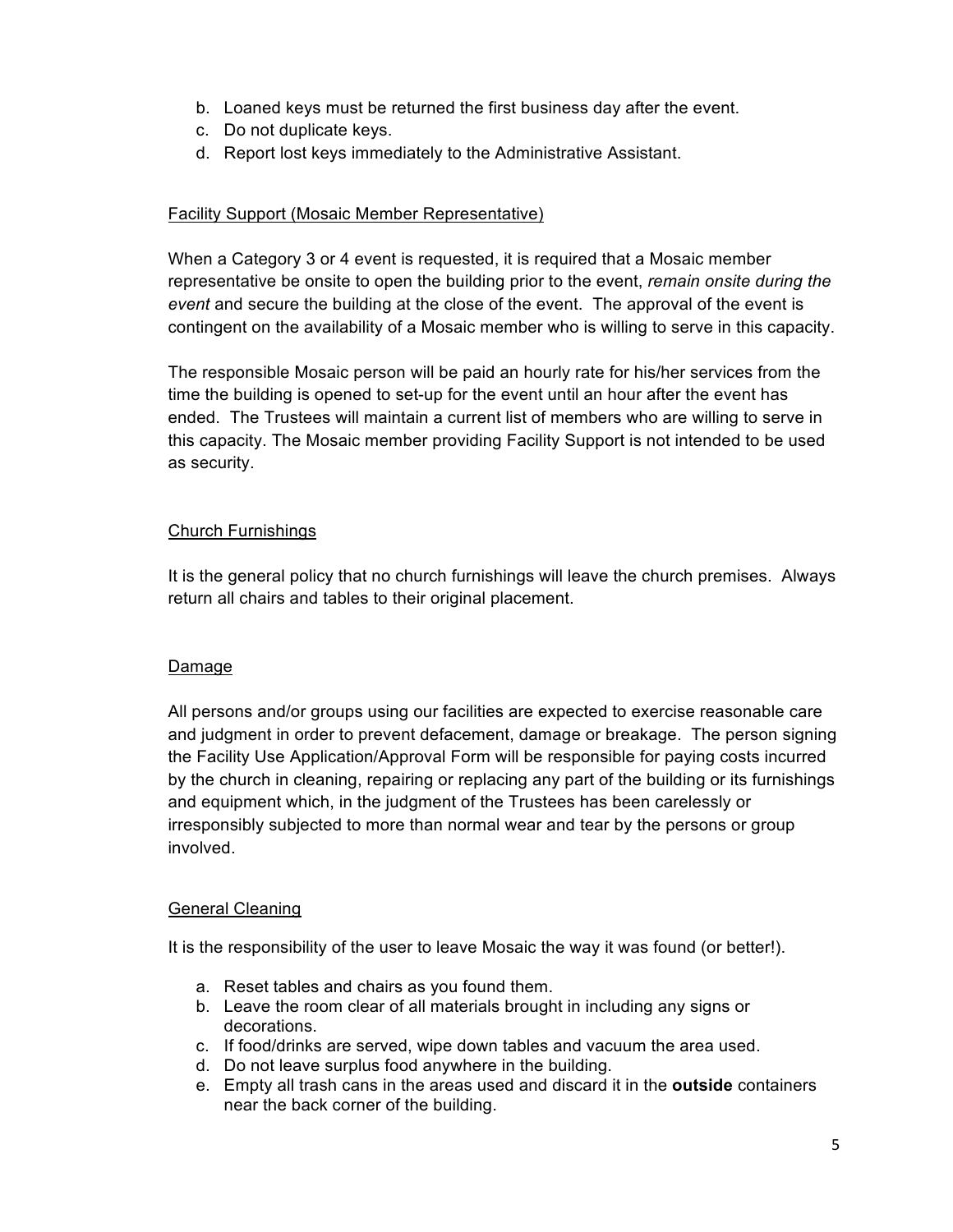f. If kitchen is used, all utensils should be washed, dried and placed in appropriate storage space. Countertops should be wiped clean.

## Energy Conservation

All individuals and groups are asked to be sensitive to energy conservation.

- a. Use only necessary lights
- b. Turn off lights when leaving building.
- c. If thermostat adjustments are necessary, notify the Administrative Assistant in advance of the event.

### Safety

It is the commitment of Mosaic to provide a safe and secure environment for all occupants.

### *When using the facility*:

- a. Supervision of children and youth is a must. Mosaic has adopted the policy of Safe Sanctuaries and all users of the facility are expected to follow the guidelines. You may request the guidelines from the Administrative Assistant.
- b. Do not unlock doors that are not necessary for your meeting.
- c. In advertising your event, give guidance to which entrance (Lobby/Office, Worship Entrance or Café entrance) will be open.
- d. Lock all doors you opened and double check all entrances to be sure they are securely locked.

### *To avoid fire hazards in the building*:

- a. Keep hallways, passageways, and exits clear of obstructions at all times.
- b. Turn off all electrically powered equipment and appliances before exiting. (Remember coffee pots!)

### Accidents and Emergencies

When an accident occurs, the person in charge of the event will be responsible for a timely and appropriate response to the injured.

- a. If a minor is involved, a parent or guardian should be notified immediately.
- b. An accident report (located in the main office) will be completed in its entirety and placed in the office mailbox of the Trustees.
- c. The Trustees or their designee must be notified immediately. (See Attachment C.)
- d. A first aid kit will always be kept in the kitchen cabinet above the sink.